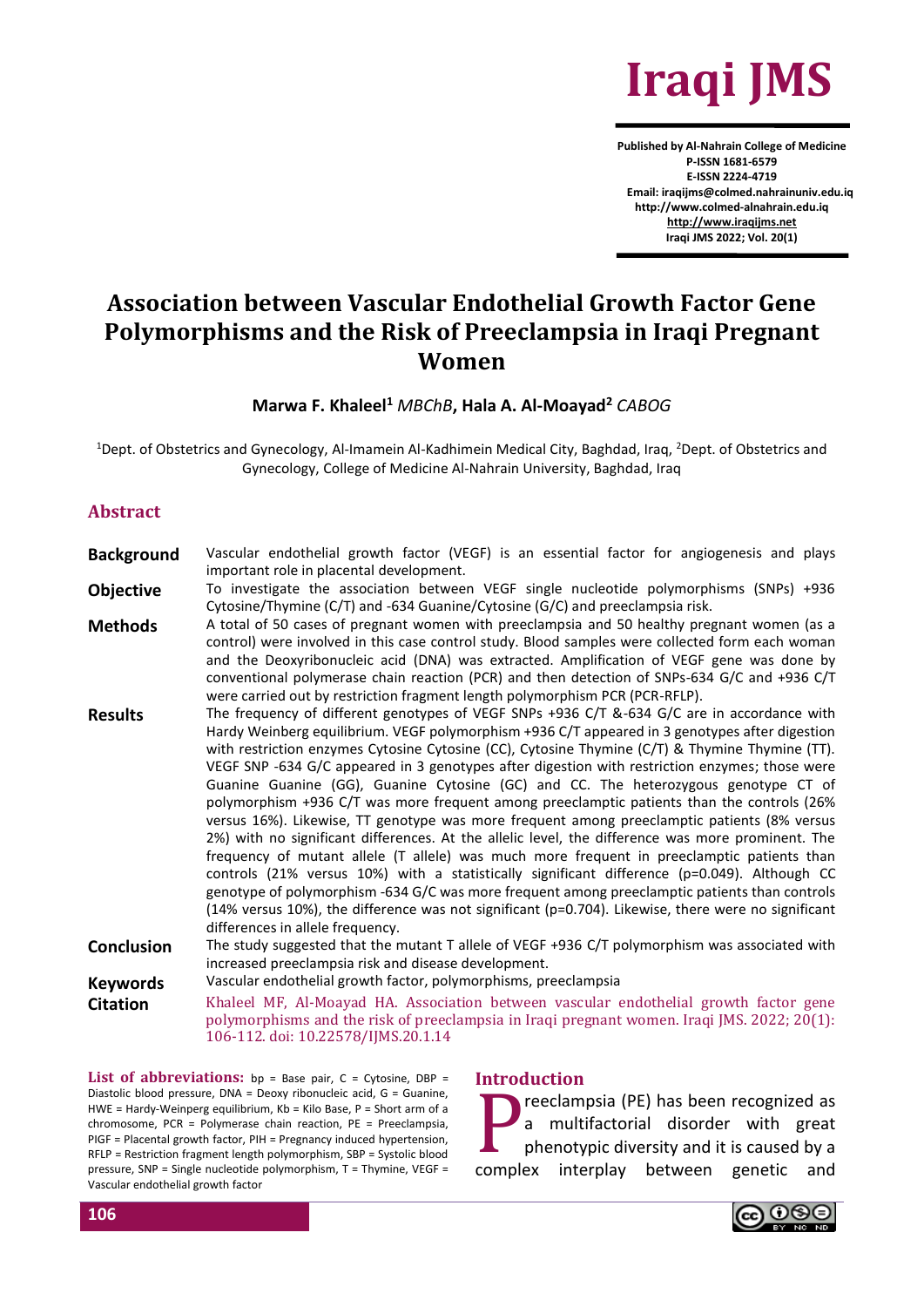environmental factors<sup>(1)</sup>. PE is a leading cause of maternal death. The World Health Organization (WHO) estimates that between 50,000 and 75,000 women die globally of this condition annually <sup>(2)</sup>.

PE is diagnosed as a systolic blood pressure ≥140 mmHg or diastolic blood pressure ≥90 mmHg on 2 occasions at least 4 hours apart after 20 weeks of gestation in a previously normotensive patient with the new onset of any of the following (with or without proteinuria): platelet count <100,000/µl, serum creatinine  $>1.1$  mg/dl or doubling of the creatinine concentration in the absence of other renal disease, liver transaminases at least twice the upper limit of the normal concentrations for the local laboratory, pulmonary edema and cerebral or visual symptoms (e. g new onset and persistent headache, blurred vision, flashing lights or sparks, scotomata)<sup>(3)</sup>.

Vascular endothelial growth factor (VEGF) is an essential factor for angiogenesis and plays important role in placental development <sup>(4)</sup>.

VEGF gene is located on the chromosome 6 p21.3, the full length is 28kb, and encoding gene length is 14kb, consisting of 8 exons and 7 introns. The coding product is two bond linked glycoproteins, due to different splicing site of the gene, 7subtypes of the protein can be found  $(5)$ . VEGF (or VEGF-A) belongs to a gene family of those placental growth factor (PlGF), VEGF-B, VEGF-C and VEGF-D. They share structural features typical of the VEGF family, but display different biological activities, mainly owing to their different specificities for the known VEGF receptors<sup>(6)</sup>.

VEGF gene polymorphisms play an important role in regulating and altering the protein expression and function, and changing the susceptibility to PE<sup>(7)</sup>. Many polymorphisms of the VEGF gene have been identified so far. Few of them have been correlated with variation in VEGF protein production <sup>(8)</sup>. Specifically, C936T located in the 39-untranslated region and -634 G/C in the 59-untranslated region  $(9)$ . The single nucleotide polymorphisms (SNP), rather than the gene, is the currency of large scale, highthroughput studies of the human genome, which are the key to complex diseases like PE (10) .

The objectives of this study were to investigate the association between VEGF SNPs +936 Cytosine/Thymine (C/T) and -634 Guanine/Cytosine (G/C) and preeclampsia risk.

# **Methods**

A case-control study was conducted at Al-Imamein Al- Kadhimein Medical City for the period from February 2019 to the end of October 2019. A total of 100 pregnant women with gestational age ≥20<sup>th</sup> weeks were included in this study. They were informed about the nature of the study and verbal with written consents were obtained from them. Eligible women were divided in to two equal groups, preeclampsia group (PG) included 50 pregnant women who had been diagnosed with PE and a control group (C) included 50 pregnant women who were normotensive with no symptoms or signs of PE & no proteinuria. Women with chronic hypertension, diabetes (type 1 or 2), chronic renal disease, autoimmune disease and rheumatic disease were excluded from the study.

# **DNA extraction and genotyping**

Five ml of venous blood were collected from each participant. DNA was isolated from 200  $\mu$ of anticoagulated peripheral blood using a commercially available kit according to the manufacturer's instructions (QIAamp DNA Blood Mini Kit; Qiagen Inc., USA). Amplification of the two regions of the VEGF gene containing the polymorphisms-634G/C and +936C/T were carried out in a Master cycler gradient (Hybaid/UK) thermal cycler in 20 µl reaction volumes containing 20 mmol/l Tris-HCl (pH 8. 4), MgCl<sub>2</sub>, 50 mmol/l KCl, 0.2 mmol/l of each nucleotide, 20 pmol of each of the forward and reverse primers, 1 U Platinum Taq polymerase (Pioneer, Korea) and 500 ng of DNA. Following an initial denaturation step (5 min at 94°C), samples were subjected to 35 rounds of polymerase chain reaction (PCR) consisting of

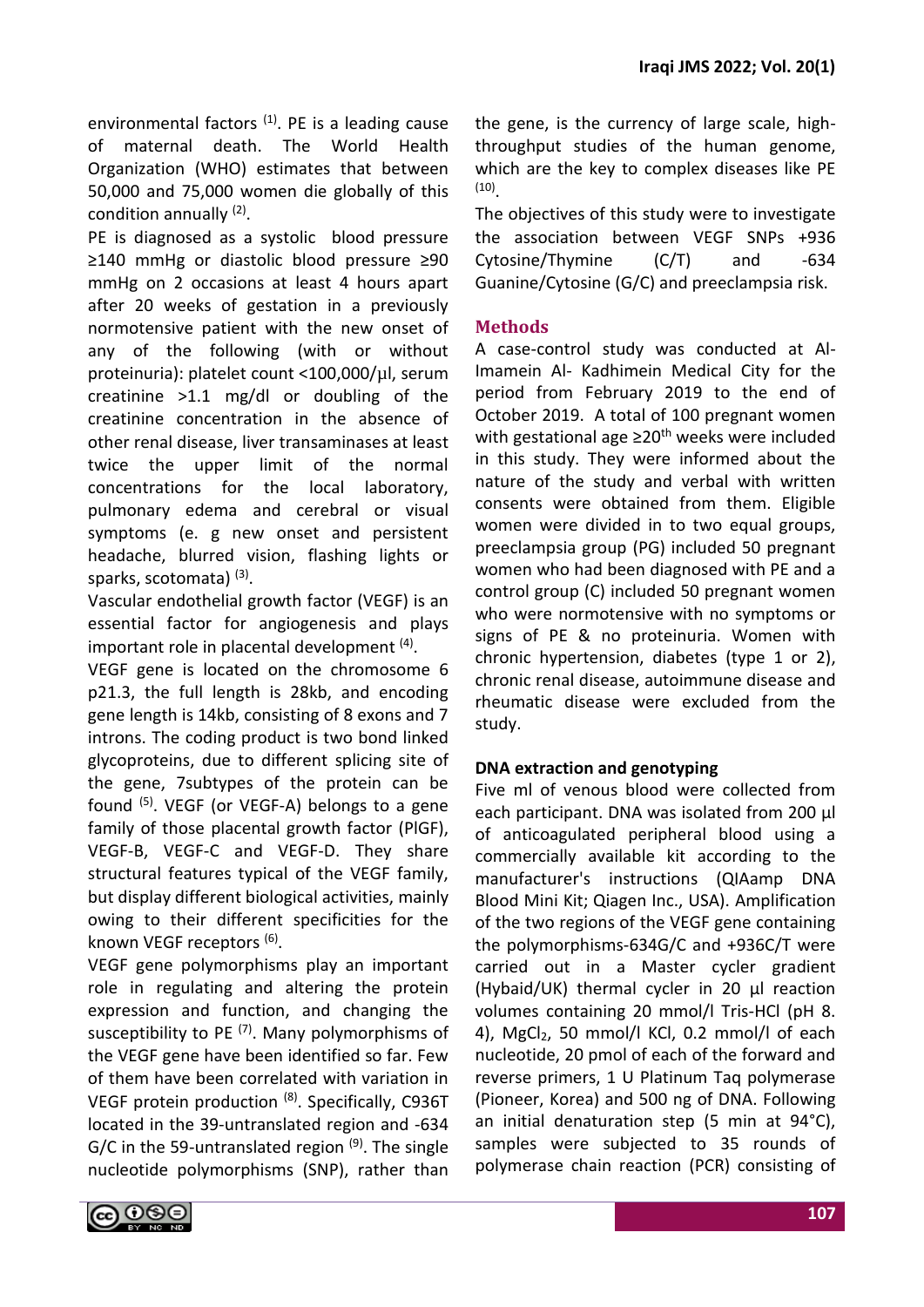94°C for 40 s, 58°C (-634G/C) or 64°C (+936C/ T) for 1 min; and 72°C for 40 s with a final extension time of 5 min at 72°C. For the -34G/C the following primers amplified a fragment of 304 bp: forward 5'- ATTTATTTTTGTCTGTCTGTCTGTCCGTCA-3' and for the +936C/T the following primers amplified a fragment of 208 bp: forward 5' AAGGAA GA GGAG ACTCTGCGCAGAGC-3', reverse 5' TAAATGTATGTATGTGGGTGGGTGTG TCTACAGG-3'. The VEGF -634G/C polymorphism was analyzed by digestion of the PCR product with restriction endonuclease BsmfI (New England Biolabs, USA).

The -634G allele was cut into two fragments of 193 and 111 bp while the -634C allele remained uncut (304 bp). The VEGF 936C/T polymorphism was analyzed by digestion of the PCR product with restriction endonuclease NlaIII (New England Biolabs). The 936C allele remained uncut (208 bp), while the 936T was cut into two fragments of 122 and 86 bp.

### **Statistical Analysis**

The statistical package for the social sciences (SPSS, version 20) was used for statistical analysis. Continuous variables were expressed as mean±standard deviation (SD). Risk association between the different genotypes of VEGF gene polymorphisms and PE susceptibility was estimated by the calculation of odd ratio (OR) and 95% confidence intervals (CI) using binary logistic regression. For this analysis, women who were homogenous for the wild genotype were considered as a reference, and polymorphisms as dependent variables. Chi square was used for testing the deviation from Hardy-Weinberg equilibrium as well as for comparing categorical variables. A pvalue <0.05 was considered statistically significant.

### **Results**

Mean age of PE patients was 26.94±4.13 years, which was slightly higher than the mean age of the controls (25.92±8.09 years) with no significant difference. Women in control group had higher mean values for parity, gestational age, and hemoglobin (Hb) (1.78±0.83, 36.24±5.15 weeks, and 11.58±1.91 g/dl respectively) than PE patients (1.12±0.65, 35.76±6.06 weeks, and10.8±1.1 g/dl, respectively); however, the differences were not significant. On the other hand, positive family history of PE was far more frequent among PE women than controls (36% versus 4%) with a highly significant difference (P value <0.001). In contrast, women in the control group showed significantly higher platelets count than PE women  $(236.65 \pm 58.44 \times 10^3/\text{mL})$ versus  $146.86 \pm 62.19 \times 10^3/\text{mL}$ . Each of the other parameters (albumin in urine, systolic blood pressure and diastolic blood pressure), per se, were significantly higher in PE patients than controls (Table1).

The frequency of different genotypes of both VEGF +936 C/T and VEGF -634 G/C are in accordance with Hardy-Weinberg Equilibrium (HWE).

The distribution of different genotypes and allele of VEGF +936 C/T polymorphism in PE patients and controls is shown in table (2). The heterozygous genotype CT was more frequent among PE patients than control (26% vs. 16%), the difference was not significant ( $p= 0.16$ ). Likewise, TT genotype was more frequent among PE patients (8% vs. 2%) with no significant difference (p=0.455). At allelic level, the difference was more frequent. The frequency of mutant allele (T allele) was much more frequent in PE patients than controls (21% vs. 10%) with a significant difference ( $p=$ 0.049).

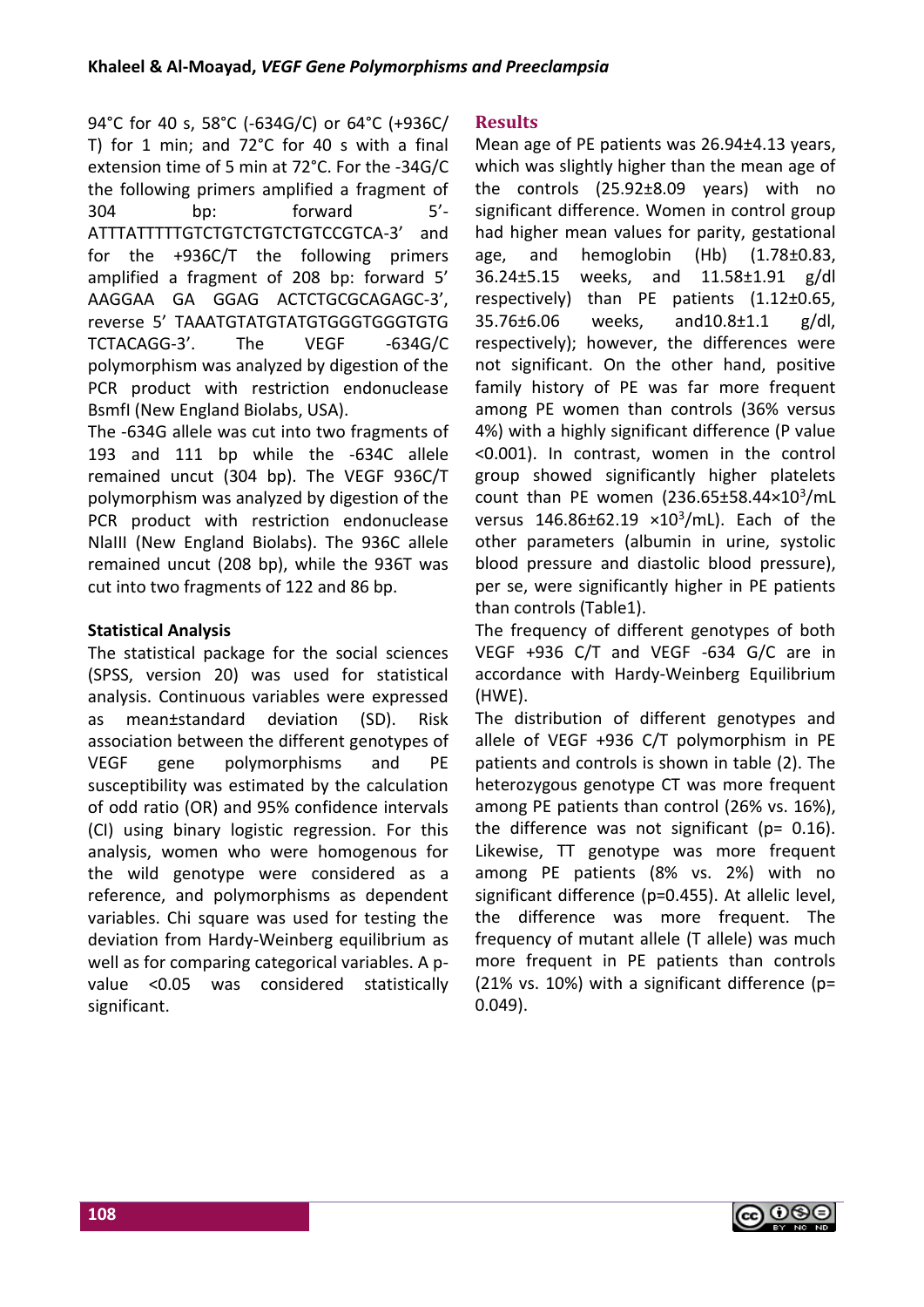| <b>Variables</b>                              |                 | PE patients<br>$N = 50$ | <b>Controls</b><br>$N=50$ | P value |  |
|-----------------------------------------------|-----------------|-------------------------|---------------------------|---------|--|
| Age, years (mean ±SD)                         |                 | 26.94±4.13              | $25.92 \pm 8.09$          | 0.236   |  |
| Parity (mean ±SD)                             |                 | $1.12 \pm 0.65$         | $1.78 \pm 0.83$           | 0.136   |  |
| Family history                                | No.             | 32 (64%)                | 48 (96%)                  | < 0.001 |  |
|                                               | <b>Yes</b>      | 18 (36%)                | 2(4%)                     |         |  |
| Gestational age (weeks) (mean±SD)             |                 | 35.76±6.06              | $36.24 \pm 5.15$          | 0.202   |  |
| Hemoglobin $(g/dL)$ (mean $\pm$ SD)           |                 | $10.8 + 1.1$            | $11.58 \pm 1.91$          | 0.072   |  |
| Platelets count $(x10^3/mL)$ (mean $\pm SD$ ) |                 | 146.86±62.19            | 236.65±58.44              | 0.022   |  |
| Albumin in urine $(+)$ (mean $\pm$ SD)        |                 | $2.36 \pm 0.81$         | $0.0 + 0.0$               | < 0.001 |  |
| SBP (mmHg) (mean ±SD)                         |                 | $158.5 \pm 18.23$       | $114.6 \pm 9.6$           | < 0.001 |  |
| DBP ( $mmHg$ ) ( $mean \pm SD$ )              | $101.0 + 12.21$ | 70.0±8.51               | < 0.001                   |         |  |

# **Table 1. Demographic, reproductive and clinical characteristics preeclampsia patients and healthy controls**

SBP: systolic blood pressure, DBP: diastolic blood pressure

# **Table 2. Genotypes and allele frequencies of VEGF +936C/T gene polymorphism in PE patients and controls**

| <b>VEGF +936C/T</b> |            | Cases<br>$n=50$ | Control<br>$n=50$ | P-value       | <b>OR (95%CI)</b>        |
|---------------------|------------|-----------------|-------------------|---------------|--------------------------|
|                     | <b>CC</b>  | 33 (66%)        | 41 (82%)          | 0.169<br>0.16 | 1.0<br>4.97 (0.53-46.62) |
| Genotype            | <b>CT</b>  | 13 (26%)        | 8(16%)            |               |                          |
|                     | тт         | 4(8%)           | 1(2%)             |               |                          |
|                     | <b>HWE</b> | 0.126           | 0.432             | 0.455         | $2.46(0.23 - 26.11)$     |
| Allele              | C          | 79 (79%)        | 90 (90%)          |               |                          |
|                     |            | 21 (21%)        | 10 (10%)          | 0.049         | $2.39(1.06-5.38)$        |

The distribution of different genotypes and allele of VEGF -634 G/C polymorphism showed difference between PE patients and controls, although CC genotype was more frequent among PE patients than controls (14% vs. 10%), the difference was not significant (P=0.704). Likewise, there were no significant differences in allele frequency of this polymorphism between patients and control. The frequency of mutant allele (C allele) in patients and controls was 38% and 32% respectively with a (P=0.46) as shown in table (3).

### **Discussion**

Over the last decade, extensive research has been conducted to better understand the genetic components of the pathophysiology of PE. However, no universally accepted genetic factors can explain the onset and progression of this multifactorial disorder (11). Because VEGF is known to play a role in the regulation of cytotrophoblast invasion and placentation, and there is evidence of abnormal placentation in preeclamptic placenta, it suggested that the genes related to VEGF activity would be a risk factor for PE<sup>(12)</sup>.

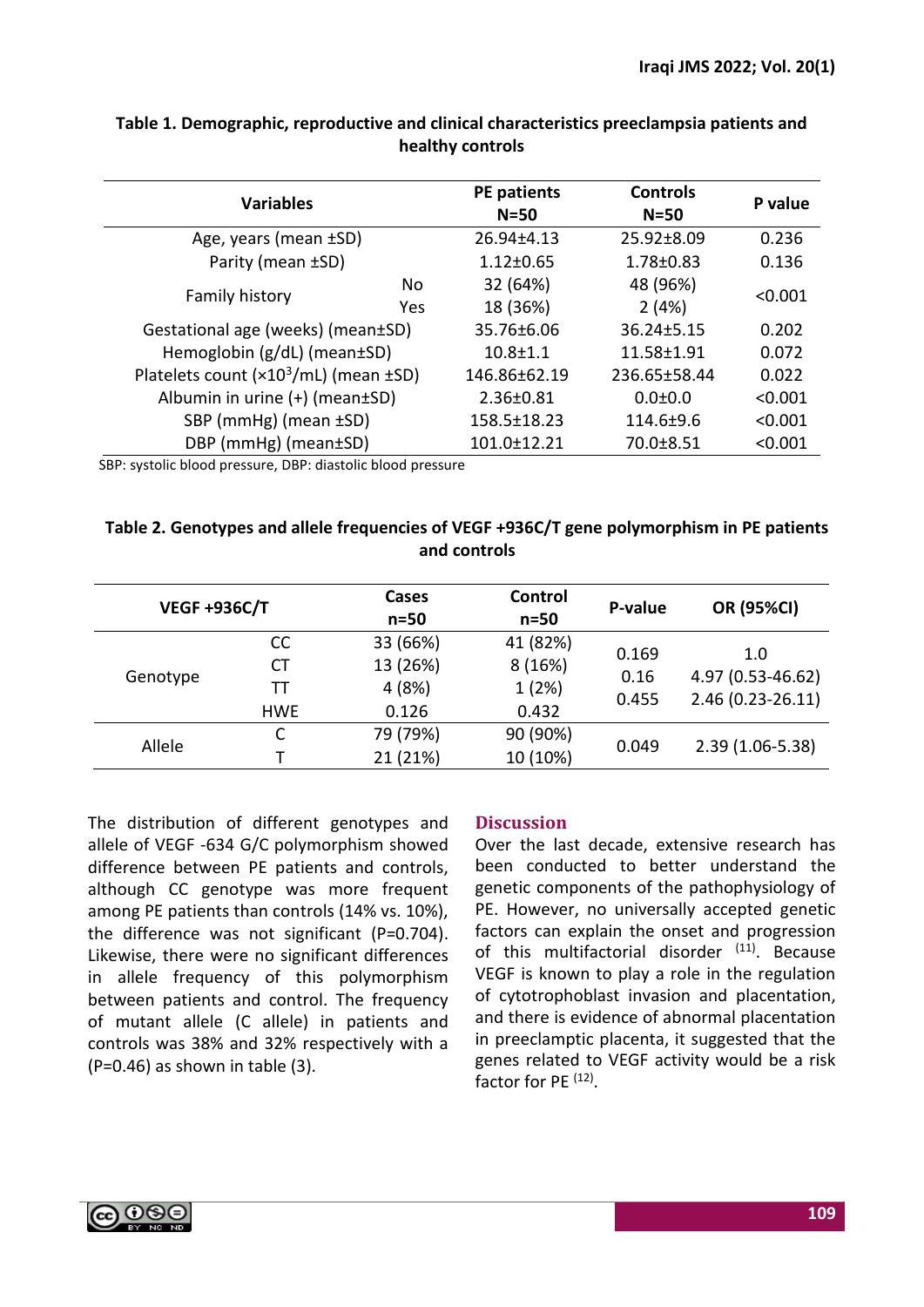| <b>VEGF-634G/C</b> |               | Cases<br>$n=50$ | Control<br>$n=50$ | P-value        | OR (95% CI)            |
|--------------------|---------------|-----------------|-------------------|----------------|------------------------|
|                    | GG            | 19 (38%)        | 23 (46%)          | 0.671<br>0.426 | 1.0<br>$1.7(0.46-6.2)$ |
|                    | GC            | 24 (48%)        | 22 (44%)          |                |                        |
| Genotype           | <sub>CC</sub> | 7(14%)          | 5(10%)            |                |                        |
|                    | <b>HWE</b>    | 0.896           | 0.938             | 0.704          | $1.28(0.36 - 4.64)$    |
|                    | G             | 62 (62%)        | 68 (68%)          |                |                        |
| Allele             |               | 38 (38%)        | 32 (32%)          | 0.46           | $0.76(0.42 - 1.37)$    |

**Table 3. Genotypes and allele frequencies of VEGF-634G/C gene polymorphism in PE patients and controls**

There are several SNPs in the VEGF gene, including +936, -634, -2578 & -1154 positions, these SNPs could alter gene expression and protein production. Representative gene mutations of VEGF such as C-936T and G-634C were associated with decreased levels of circulating VEGF  $(4)$ . This is suggested to be associated with increased risk of PE <sup>(13)</sup>. The current study evaluated the association between two common functional VEGF polymorphisms SNP +936 C/T and -634 G/C and PE risk; SNPs for which an association with PE were reported in other population and considering the potential impact on gene expression. The current study found that there is a significant association between the frequency of mutant allele (T allele) for the polymorphism +936 C/T and PE patients than controls (21 % vs 10%) (P value 0.049).

Although the genotypes (CT) and (TT) of SNP +936 C/T were more frequent among PE patients but the differences were statistically insignificant. Likewise, the frequency of CC genotype and the mutant allele (allele C) of SNP -634 G/C were higher among PE patients, the differences were not significant. Also, this study found highly significant difference of family history of PE in PE cases compared to the controls  $(36\% \text{ vs } 4\%)$  (P value <0.001). There are several reports about the association between maternal VEGF polymorphisms and the risk of PE in different countries and ethnic groups with inconsistent results.

Papazoglou et al. involved 42 PE and 73 healthy control of Caucasians ethnicity who were genotyped for -634 G/C and +936 C/T

polymorphisms of the VEGF gene. They reported no significant association between genotypic or allelic frequencies. However, with severe PE there was statistically significant difference for allelic frequencies of the +936 C/T polymorphism <sup>(14)</sup>.

Kim et al. in a retrospective case control study in Korean pregnant women included PE cases and 237 controls healthy pregnant suggested that there is no significant difference for +936 C/T polymorphism between PE cases and controls. This result is discordant with the findings of the current study; these researchers also investigated SNP -634 G/C and found no significant association between this SNP and PE (15) .

Garza-Veloz et al. included 78 PE cases and 86 normotensive pregnant controls of Latinos ethnicity. They found no association between VEGF allele, genotype or haplotype frequencies and PE, its severity or onset of the disease  $(16)$ . Cheng et al. carried a meta-analysis including 11 case-control studies with 1069 PE cases and 1315 controls with different ethnicities indicated that there is significant association between SNP +936 C/T and the risk of PE. Pregnant women carrying the T allele have significantly higher risk of PE than pregnant women carrying the  $+936$  CC genotype  $(13)$ .

Procopciuc et al. found in their study in Romania of 70 PE women and 94 normal pregnant found that the presence of T allele and TT genotype of SNP +936 C/T significantly increases the risk of pregnancy induced hypertension (PIH), mild and severe PE<sup>(17)</sup>.

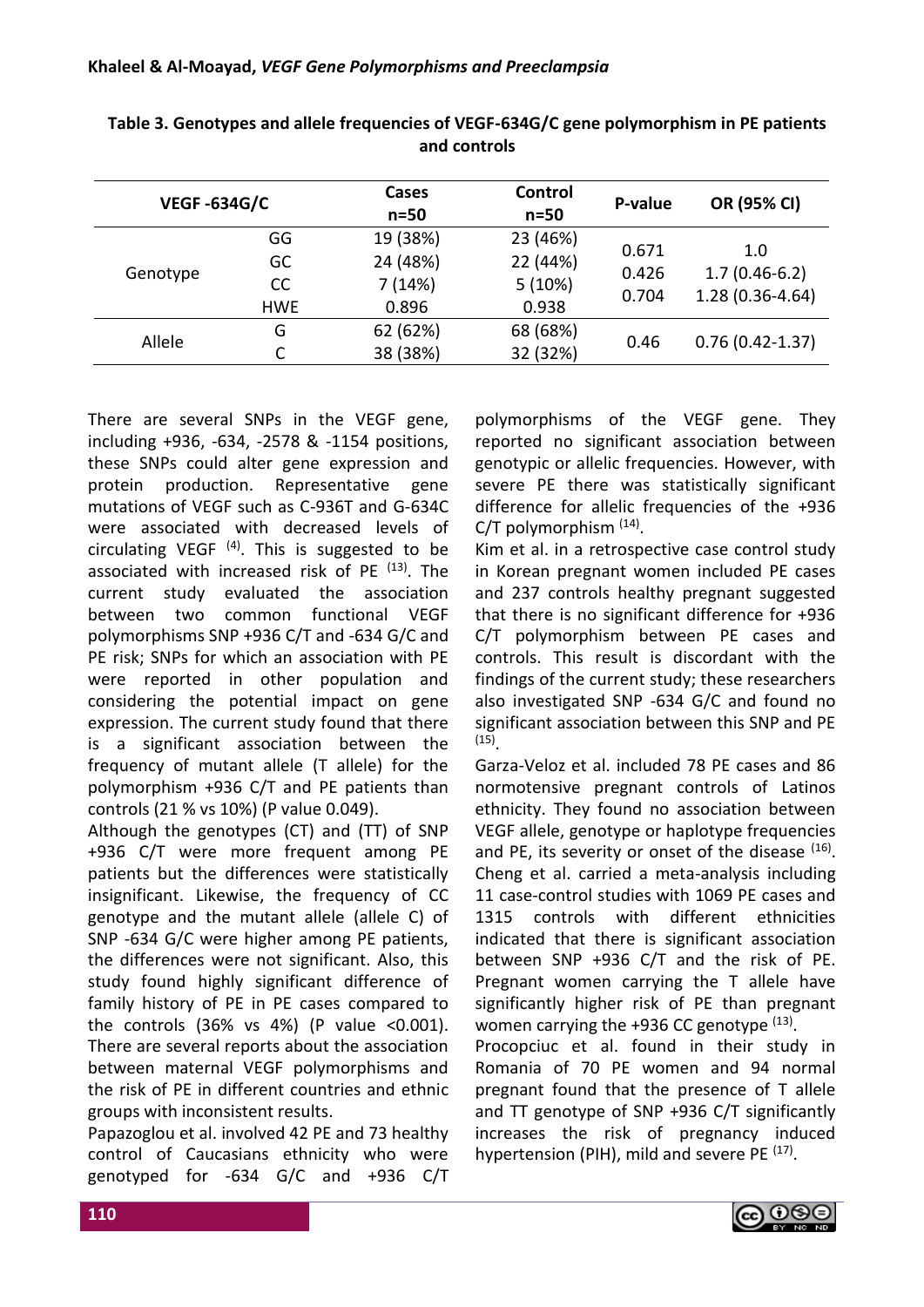Keshavarzi et al. investigated the association between PE risk and -634 G/C polymorphisms in women of Asian ethnicity, they found that VEGF -634 GC and CC genotypes were significantly higher in PE pregnant women and associated with 2.6 and 2-fold higher risk of PE respectively <sup>(18)</sup>.

The discrepancy between the findings of the current study and the data of some groups for VEGF polymorphisms may be explained by ethnic variation, differences of the VEGF gene polymorphisms in different regions and population, genotyping methods and geneenvironmental interaction.

In conclusion, the mutant T allele of VEGF +936 C/T polymorphism was significantly associated with increased PE risk, disease development and could be a susceptibility biomarker for PE, while VEGF -634 G/C polymorphisms had no significant association with PE.

# **Acknowledgement**

The authors would like to thank professor Dr. Haider Ahmed Shamran, Medical Genetic and Assistant Professor Dr. Kasim Shamran Haraj, Molecular Genetic for helping in genetic analysis.

# **Author contribution**

Dr. khaleel: Scientific work, investigations, writing and editing of all data. Dr. Al-Moayad: Supervision of the study and final editing of manuscript.

# **Conflict of interest**

Authors declare that there is no conflict of interest.

# **Funding**

This study was supported by Al-Imamein Al-Kadhimein Medical City as research and student thesis.

# **References**

- **1.** Chaiworapongsa T, Chaemsaithong P, Yeo L, et al. Pre-eclampsia part 1: current understanding of its pathophysiology. Nat Rev Nephrol. 2014; 10(8): 466- 80. doi: 10.1038/nrneph.2014.102.
- **2.** Kenny LC. Hypertensive disorders of pregnancy. In: Kenny LC, Myers JE (eds). Obstetrics by ten teachers.

20th ed. CRC Press Taylor & Francis Group. 2017. p. 274.

- **3.** Hypertension in pregnancy. Report of the American College of Obstetricians and Gynecologists' Task Force on Hypertension in Pregnancy. Obstet Gynecol. 2013; 122(5): 1122-31. doi: 10.1097/01.AOG.0000437382.03963.88.
- **4.** Sugawara J, Oe Y, Wagata M. Genetic background of preeclampsia. Comprehensive gynecology obstetrics. Singapore: Springer; 2018. p. 33.
- **5.** Toering TJ, Navis G, Lely AT. The role of the VEGF-C signaling pathway in preeclampsia? J Reprod Immunol. 2013; 100(2): 128. doi: 10.1016/j.jri.2013.10.002.
- **6.** Ferrara N, Gerber HP, LeCouter J. The biology of VEGF and its receptors. Nat Med. 2003; 9(6): 669-76. doi: 10.1038/nm0603-669.
- **7.** Boloc D, Rodríguez N, Gassó P, et al. SiNoPsis: Single nucleotide polymorphisms selection and promoter profiling. Bioinformatics. 2018; 34(2): 303-5. doi: 10.1093/bioinformatics/btx570.
- **8.** Awata T, Inoue K, Kurihara S, et al. A common polymorphism in the 5'-untranslated region of the VEGF gene is associated with diabetic retinopathy in type 2 diabetes. Diabetes. 2002; 51(5): 1635-9. doi: 10.2337/diabetes.51.5.1635.
- **9.** Wilson ML, Goodwin TM, Pan VL, et al. Molecular epidemiology of preeclampsia. Obstet Gynecol Surv. 2003; 58(1): 39-66. doi: 10.1097/00006254- 200301000-00022.
- **10.** Taylor RN, Roberts JM, Cunningham FG, et al. Genetic factors in etiology of preeclampsia/eclampsia. Chesley's hypertensive disorders in pregnancy. 4<sup>th</sup> ed. Elsevier; 2014. p. 70.
- **11.** Rehm HL, Berg JS, Brooks LD, et al. ClinGen--the clinical genome resource. N Engl J Med. 2015; 372(23): 2235-42. doi: 10.1056/NEJMsr1406261.
- **12.** Zhou Y, McMaster M, Woo K, et al. Vascular endothelial growth factor ligands and receptors that regulate human cytotrophoblast survival are dysregulated in severe preeclampsia and hemolysis, elevated liver enzymes, and low platelets syndrome. Am J Pathol. 2002; 160(4): 1405-23. doi: 10.1016/S0002-9440(10)62567-9.
- **13.** Cheng D, Hao Y, Zhou W, et al. Vascular endothelial growth factor +936C/T, -634G/C, -2578C/A, and - 1154G/A polymorphisms with risk of preeclampsia: a meta-analysis. PLoS One. 2013; 8(11): e78173. doi: 10.1371/journal.pone.0078173.
- **14.** Papazoglou D, Galazios G, Koukourakis MI, et al. Vascular endothelial growth factor gene polymorphisms and pre‐eclampsia. Mol Human Reprod. 2004; 10(5): 321-4. doi: https://doi.org/10.1093/molehr/gah048.
- **15.** Kim YJ, Park BH, Park H, et al. No association of the genetic polymorphisms of endothelial nitric oxide synthase, dimethyl- arginine dimethylaminohydrolase, and VEGF with PE in Korean populations. J Twin Res Human Genetics. 2007; 11(1): 77-83. doi: https://doi.org/10.1375/twin.11.1.77.